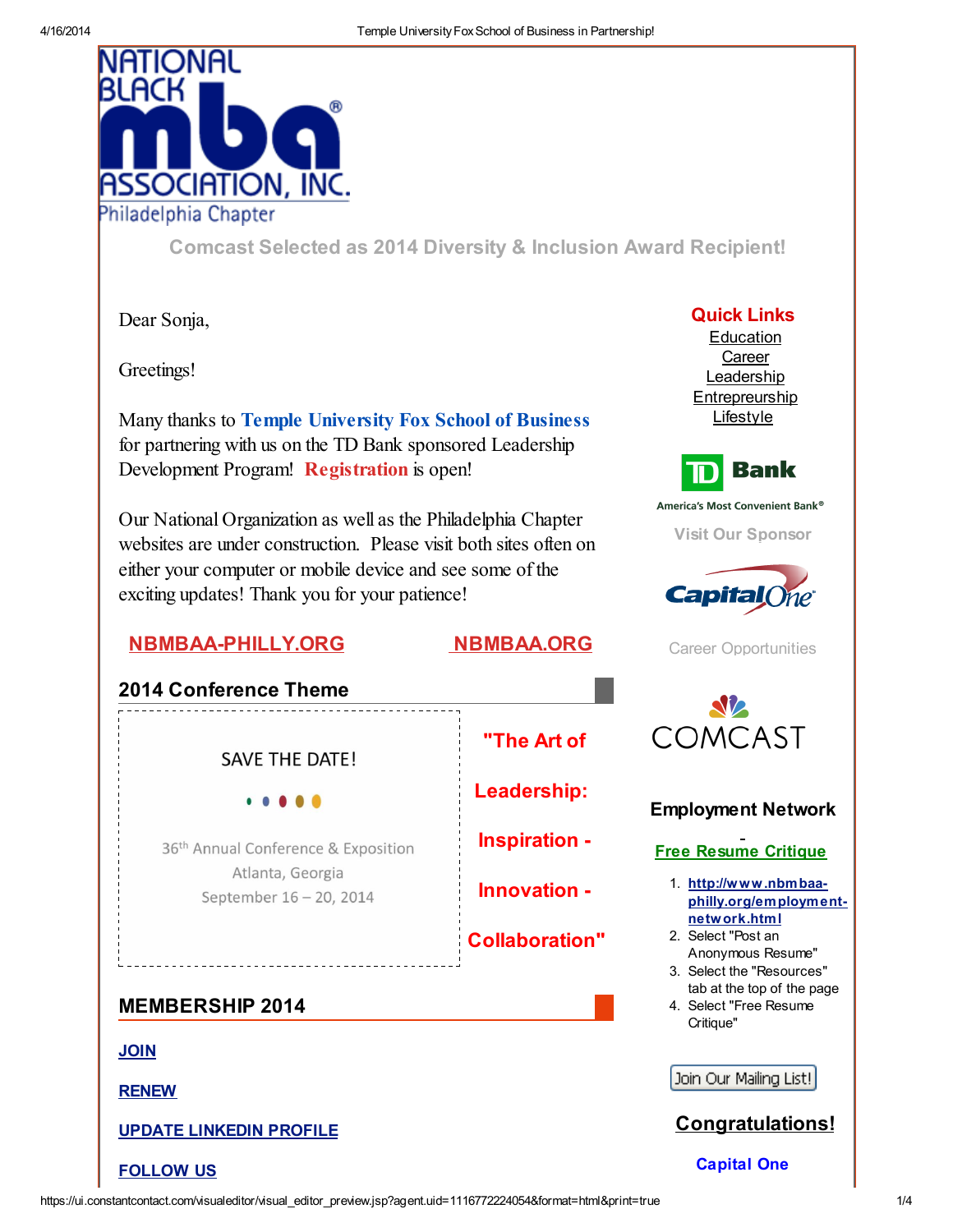

Corporate Partner of the Year 2013!

Leadership Solutions, Inc Leadership & Development

### Save these [dates!](http://r20.rs6.net/tn.jsp?e=001KLptv7A2PvKGKHDx7vxMZmg8JKJQFNJLnzfFa70rkonxyPO-13BL-8yurtVjfRgXmOyeji4EwmHufQ3GcKp9cCCJqujEcLxEMMuKTDVMCBkl4WFC3hRWL7zSXt9FZLcwJ4goMfFF-F8=)

General Body Meeting: March 26; June 25; July 23; October 1 Bylaw Ratification Vote: 1st Week of April 2014 Leadership Development Workshop: April 23 Annual Membership Reception: May 7 Chapter Elections: 1st week of August 2014 Pre-Conference Event: September 4 National Conference: September 16 - 20, 2014 (Atlanta, GA) Scholarship & Awards Banquet: November 6 Joint Holiday Gala: December 12 More [info....](http://r20.rs6.net/tn.jsp?e=001KLptv7A2PvKGKHDx7vxMZmg8JKJQFNJLnzfFa70rkonxyPO-13BL-8yurtVjfRgXmOyeji4EwmHufQ3GcKp9cCCJqujEcLxEMMuKTDVMCBkl4WFC3hRWL7zSXt9FZLcwJ4goMfFF-F8=)

# Member Benefit

**CertifiNOW** 

Reduces exam prep time from an average of 9 to 12 months, down to 3 days!

If you need to pass the [PMP®](http://r20.rs6.net/tn.jsp?e=001KLptv7A2PvKGKHDx7vxMZmg8JKJQFNJLnzfFa70rkonxyPO-13BL-8yurtVjfRgXmOyeji4EwmEdGZgKd6ZxwCfNINLGXGV7yN5_7nfsMsztL_oP-OV-BVFNYXlZNUM1-kYnIH6Lv9Kf0xFh0oO-Lg==) or CAPM® exam and you want to get the best project management certification....... CertifiNOW™ could be the right choice for you. The CertifiNOW certification course reduces exam preparation time from an average of nine to twelve months, down to 3 days.

### More [information...](http://r20.rs6.net/tn.jsp?e=001KLptv7A2PvKGKHDx7vxMZmg8JKJQFNJLnzfFa70rkonxyPO-13BL-8yurtVjfRgXmOyeji4EwmEdGZgKd6ZxwCfNINLGXGV7yN5_7nfsMsztL_oP-OV-BVFNYXlZNUM1-kYnIH6Lv9Kf0xFh0oO-Lg==)

### Leadership Channel



TD Bank in partnership with Temple University Fox School of Business presenting "A [Conversation](http://r20.rs6.net/tn.jsp?e=001KLptv7A2PvKGKHDx7vxMZmg8JKJQFNJLnzfFa70rkonxyPO-13BL-8yurtVjfRgXiNNw4aJrXfOYq-3nY6sdOeVnDJfb5Q7LPwmPPyHOIVwmzV_frecwRe5glFORTq_6m9TNVo7rTyo0SpJNiybrTd0ILIQtH5Z7_gtIEOCnkLTrdUgm1AVopA==) [on](http://r20.rs6.net/tn.jsp?e=001KLptv7A2PvKGKHDx7vxMZmg8JKJQFNJLnzfFa70rkonxyPO-13BL-8yurtVjfRgXiNNw4aJrXfOYq-3nY6sdOeVnDJfb5Q7LPwmPPyHOIVwmzV_frecwRe5glFORTq_6m9TNVo7rTyo0SpJNiybrTd0ILIQtH5Z7_gtIEOCnkLTrdUgm1AVopA==) Leadership [Development"](http://r20.rs6.net/tn.jsp?e=001KLptv7A2PvKGKHDx7vxMZmg8JKJQFNJLnzfFa70rkonxyPO-13BL-8yurtVjfRgXiNNw4aJrXfOYq-3nY6sdOeVnDJfb5Q7LPwmPPyHOIVwmzV_frecwRe5glFORTq_6m9TNVo7rTyo0SpJNiybrTd0ILIQtH5Z7_gtIEOCnkLTrdUgm1AVopA==)

.

#### Program Speaker

Marcelo A. Brutti is a Senior Vice President and Head of Basel & Capital Management PMO at TD Bank, America's Most Convenient Bank and has extensive experience in Basel Implementation, Model Risk Management, Credit and Operations Risk, and Enterprise Risk Management.

Previously, Mr. Brutti held the positions of Sr. Business Leader - Head of Enterprise Risk Management for North America and Latin America for Visa, Inc. He also held the position of Manager - Risk Strategy and Analytics at Deloitte & Touche. Further, Marcelo held Training Partner of the Year 2013!

Lifetime Member Spotlight



[Timothy](http://r20.rs6.net/tn.jsp?e=001KLptv7A2PvKGKHDx7vxMZmg8JKJQFNJLnzfFa70rkonxyPO-13BL-8yurtVjfRgXmOyeji4EwmFfyYXgYM1NJMS3hz4g8xHavFRVQ5BikcTR3ksNBaYmoQhX8d5SbVjhlBY3CmFrL9Y=) Butts Sr. Consultant

Tim is currently an independent consultant specializing in Business Intelligence and IT systems. He has been working with multiple school districts and education institutions since January 1997. The experience has been applied to data, information and knowledge management practices and programs.

Tim provides 25 years of analysis andimplementation experience on large andsmall IT systems . Client andwork experiences include Mayo Clinic & Foundation in

Rochester Minnesota .Birch Family Services health and education centers in NewYork City, The State of NewJersey, University of Pennsylvania (Wharton), Cherry Hill NJ Public Schools, Gloucester County ED program, 1199C Healthcare union andothers.

Tim has experience in Technology Services delivery andanalysis from Analyst or Programmer perspective to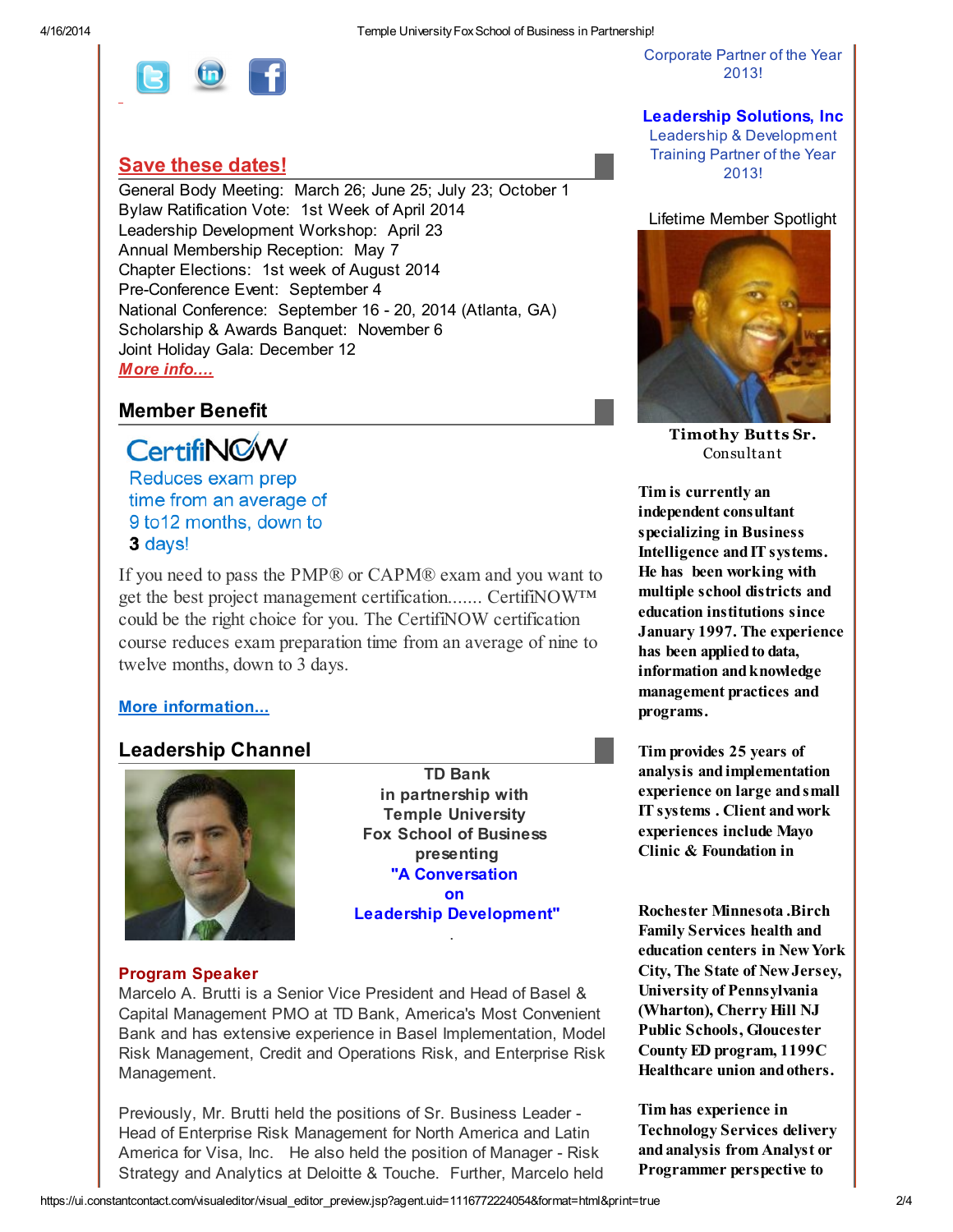#### 4/16/2014 Temple UniversityFoxSchool of Business in Partnership!

the positions of Risk Management Manager - Basel II Manager and Portfolio & Credit Policies Manager - Latin America at Wells Fargo.

He holds a Bachelor's degree in Economics and Business Management from Washington College, an MBA in Finance, and a Certification in Risk Management & Strategic Decisions from Stanford University.



The Leaders of Tomorrow (LOT) Program is the NBMBAA's premier initiative directed toward the youth of our nation. LOT's objectives are to aid parents in educating and preparing African-American high school students for life in college and beyond, as exemplary corporate citizens.

There are over 30 active LOT chapters throughout the United States. The Philadelphia Chapter of LOT focuses on developing the business, communication and life skills of high school students from the Greater Philadelphia area to include South Jersey and Delaware.

Support the sustainability of this program through volunteerism, corporate sponsorship, and donations!

### For More Information:

[Philadelphia](http://r20.rs6.net/tn.jsp?e=001KLptv7A2PvKGKHDx7vxMZmg8JKJQFNJLnzfFa70rkonxyPO-13BL-8yurtVjfRgXmOyeji4EwmHufQ3GcKp9cCCJqujEcLxEMMuKTDVMCBlbX3I5PNDZxaqI6BtCzZP3phgUMS0zM48=) Chapter Leaders of Tomorrow Program National Business Case [Competition](http://r20.rs6.net/tn.jsp?e=001KLptv7A2PvKGKHDx7vxMZmg8JKJQFNJLnzfFa70rkonxyPO-13BL-8yurtVjfRgXmOyeji4EwmEdGZgKd6ZxwCfNINLGXGV7yN5_7nfsMsy1fbhPrlm37SJb2Ss-e0Y4Z410B2esBio=) / Conference Boot Camp Pledge or [Donate!](http://r20.rs6.net/tn.jsp?e=001KLptv7A2PvKGKHDx7vxMZmg8JKJQFNJLnzfFa70rkonxyPO-13BL-8yurtVjfRgXiNNw4aJrXfMq0Z3leLEF98EsgvqSysyXGuwdR7m6QuCawpTSWM8tpbdl6Dn9uW3ceodErzrjiOSSQOnhZz-ObA==)

# Tax Season 2014: Is Your Firm Ready?



### Invited Panelist:

IRS Representative CPAs from big 4 accounting firms Pennsylvania Dept of Revenue City of Philadelphia Dept of Revenue

# 2014 DIVERSITY EXCHANGE FORUM



**National Association of African Americans in Human Resource** Delaware Chapter

# NAAAHR Member Pricing for NBMBAA Members!

# Who Should Attend?

- Directors of Diversity & Inclusion who want innovative, forwardthinking strategies
- Newly appointed Diversity Officers, Regional Diversity Heads,

Tim has ledthe implementation and installation efforts of IT operations systems and services. Tim brings a wealth of knowledge and

experiences to each andevery engagement for the benefit of their partners and clients.